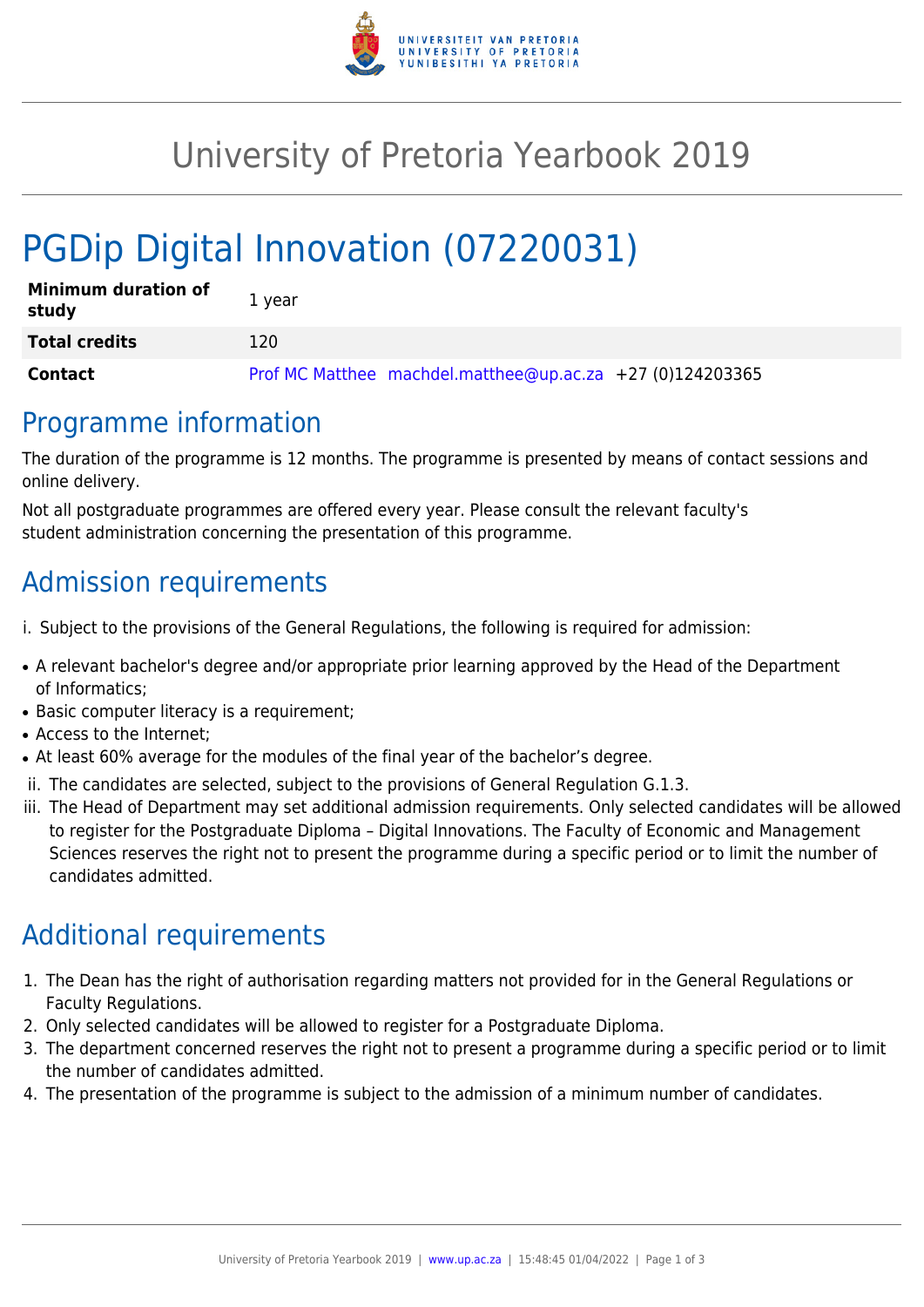

## Examinations and pass requirements

An examination is written in each of the modules and a minimum of 50% should be obtained in each of the modules to pass.

There are no supplementary examinations in this programme.

In calculating marks, General Regulation G12.2 applies.

Subject to the provisions of General Regulation G.26, a head of a department determines, in consultation with the Dean

- when the examinations for the Postgraduate Diploma in his/her department will take place, provided that:
- 1. examinations for the Postgraduate Diploma which do not take place before the end of the academic year, must take place no later than 18 January of the following year, and all examination results must be submitted to the Student Administration by 25 January; and
- 2. examinations for the Postgraduate Diploma which do not take place before the end of the first semester, may take place no later than 15 July, and all examination results must be submitted to the Student Administration on or before 18 July.
- the manner in which research reports are prepared and examined in his department. **NB**: Full details are published in each department's postgraduate information brochure, which is available from the head of department concerned. The minimum pass mark for a research report is 50%. The provisions regarding pass requirements for dissertations contained in General Regulation G.12.2 apply mutatis mutandis to research reports.

Subject to the provisions of General Regulation G.12.2.1.3, the subminimum required in subdivisions of modules is published in the study guides, which are available from the head of department concerned.

### Pass with distinction

The Postgraduate Diploma is conferred with distinction if an average of at least 75% for all the modules is obtained.